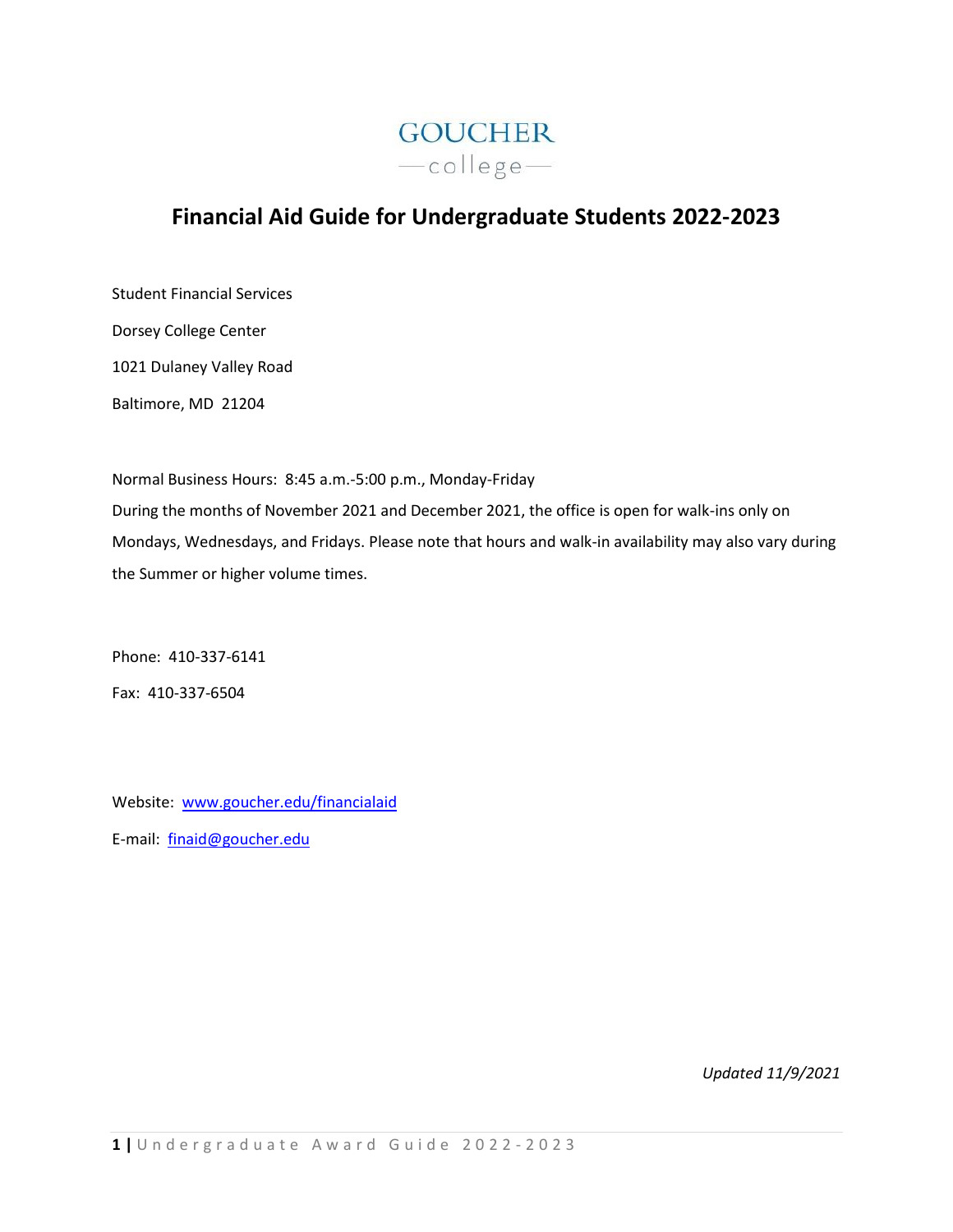### **FINANCIAL AID GUIDE**

Goucher College recognizes the importance of offering financial aid to students who demonstrate financial need. To that end, we offer various types of financial support to assist families with tuition, fees, and living expenses. Financial Aid seeks to bridge the gap between the cost of attending Goucher College and the family's resources.

This guide contains information regarding the financial aid process and programs, including eligibility requirements, a description of the various aid programs, information on financial aid adjustments and the disbursement process, as well as alternative financing options. This guide does not represent all policies regarding financial aid at Goucher College. For additional information, visit Goucher's financial aid website at [www.goucher.edu/financialaid.](http://www.goucher.edu/financialaid) Contact the Student Financial Services if further assistance is needed. The financial aid staff is available to assist students on an individual basis. No appointment is necessary. However, to ensure staff availability, we recommend that you e-mail [finaid@goucher.edu](mailto:finaid@goucher.edu) prior to your planned arrival.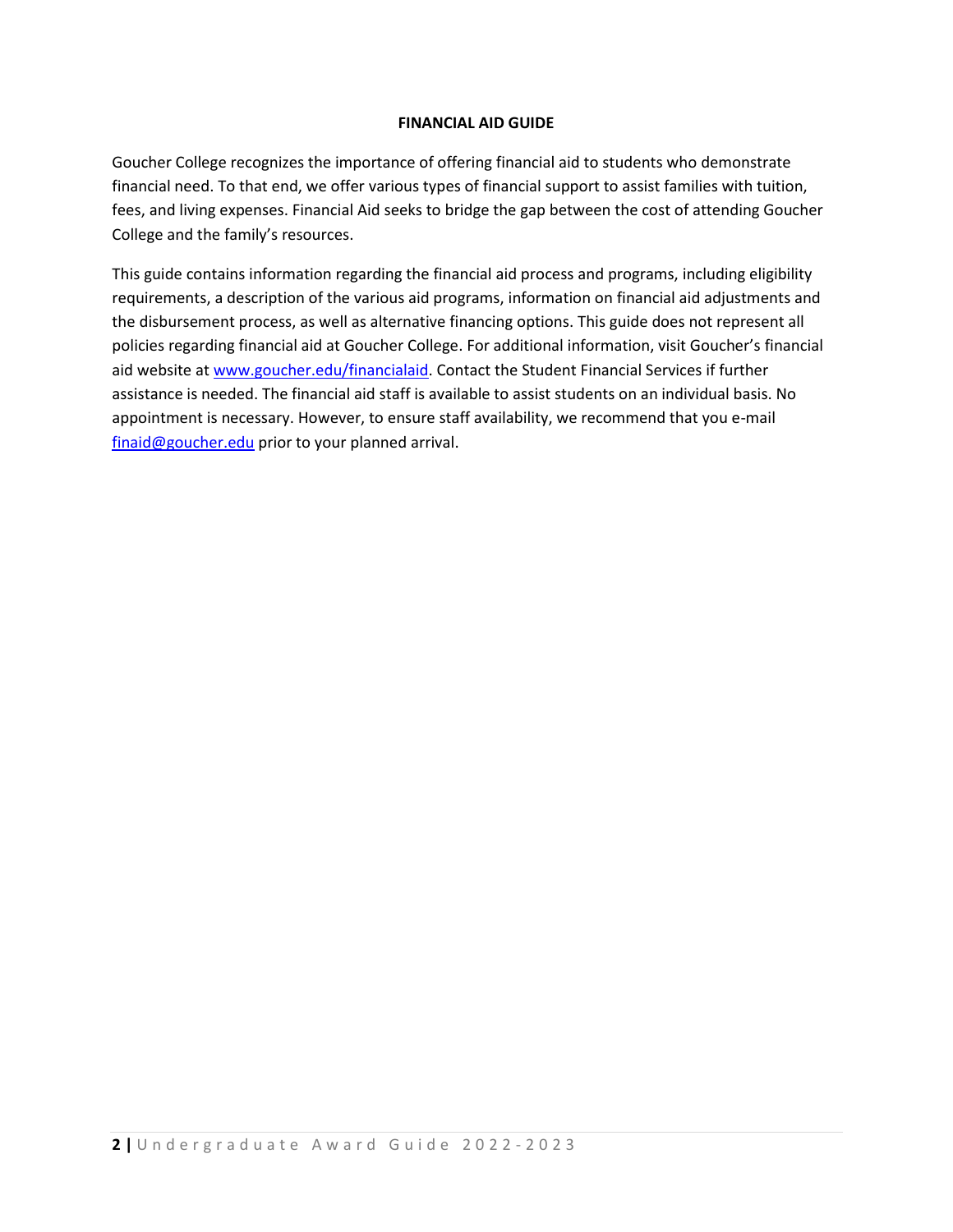#### **DETERMINING ELIGIBILITY FOR AID**

#### COST OF ATTENDANCE

The cost of attendance (COA) is an estimate of the expenses incurred by students during the nine-month academic year (fall and spring). The cost of attendance includes direct institutional charges (tuition, fees, and on campus room and board) and estimates of *indirect* expenses (transportation, books, supplies, miscellaneous living expenses, off campus room and board, and loan fees). The cost of attendance is a tool used to help determine an applicant's eligibility for need-based aid.

## EXPECTED FAMILY CONTRIBUTION (EFC)

The data provided on the Free Application for Federal Student Aid (FAFSA) is analyzed according to federal formulas to determine the expected family contribution (EFC). The EFC is most often comprised of a student and parent contribution. The EFC is a measure of the financial strength of a family. It provides an estimate of the amount your family is expected to contribute toward educational expenses for the academic year.

On occasion, families experience circumstances that warrant basing their financial aid eligibility on their projected income information rather than the federally required 2020 income information. This is usually due to the loss of a job, untaxed income benefits, death or other unusual expenses. If you feel that you have extenuating circumstances not addressed on your 2022-2023 FAFSA, you may complete a Professional Judgment Request (found on [our website under Financial Aid Forms\)](http://www.goucher.edu/financial-aid/forms-and-resources/forms) and submit the required documentation to request a reevaluation of your financial aid eligibility.

#### FINANCIAL NEED

Financial need is the difference between the cost of attendance (COA) and the expected family contribution (EFC).

Goucher offers need-based aid to students with demonstrated financial need. According to federal guidelines, your total financial assistance (including outside resources) cannot exceed the COA. Needbased aid may include Federal Work-Study, Federal Direct student loans (subsidized or unsubsidized), and need-based grants or scholarships (from federal/state government or institutional sources). Outside financial resources may include tuition remission, employer tuition benefits, private outside scholarships, veterans educational benefits, or other kinds of private/federal/state sources.

Goucher is not always able provide enough financial assistance to meet every student's full financial need. All students who complete the FAFSA and meet eligibility requirements may borrow an Unsubsidized Federal Direct Student loan (not need-based). In addition, students may consider other financing options such as a Private Educational loan or payment plan to assist with the cost of a Goucher education. For information on the payment plan option, please visit the web page for our Billing Office at [http://www.goucher.edu/billing.](http://www.goucher.edu/billing)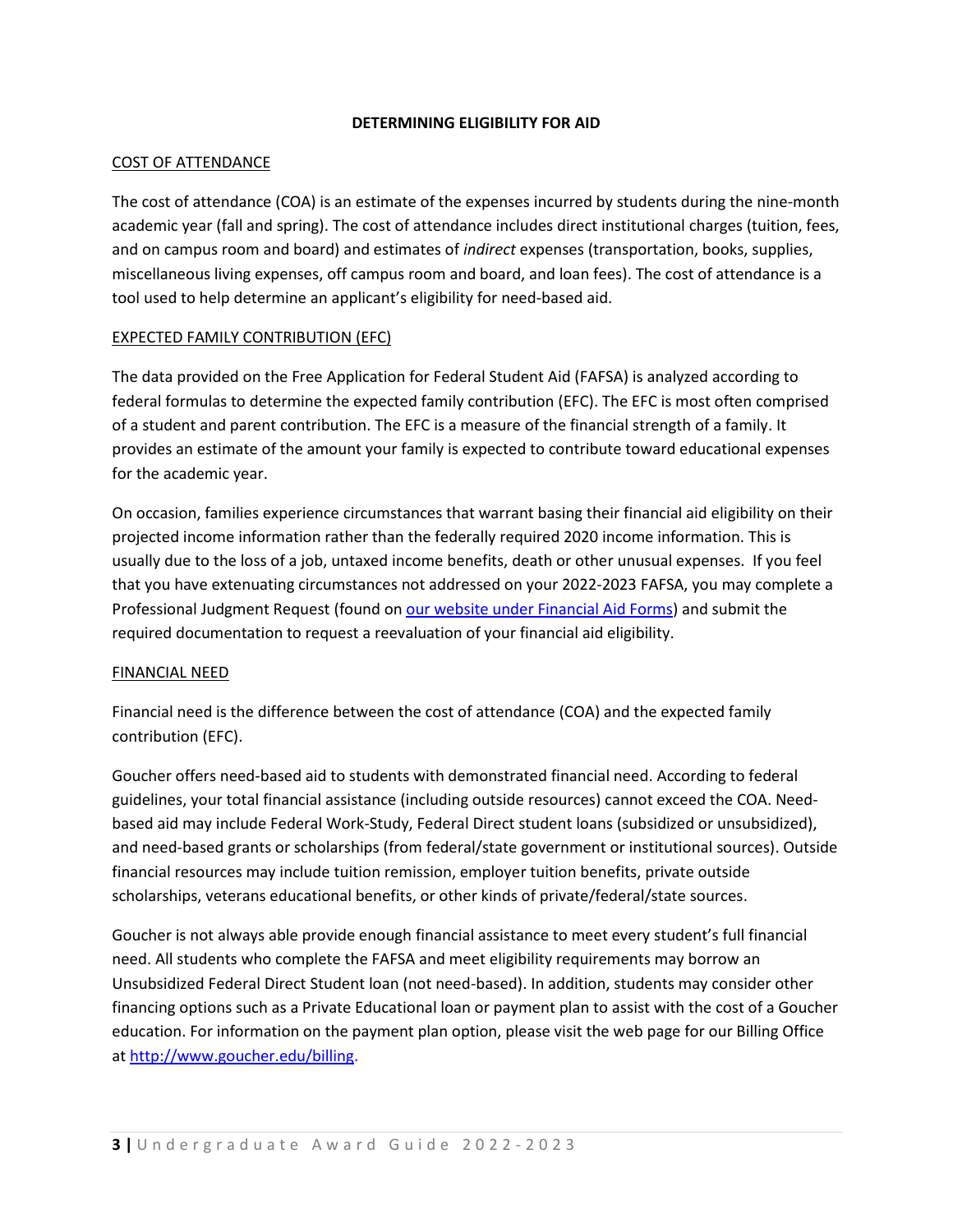#### UNDERGRADUATE ENROLLMENT STATUS

| <b>Number of Credits</b> | <b>Enrollment Status</b> |
|--------------------------|--------------------------|
| $1 - 5$                  | Less Than Half Time      |
| $6 - 8$                  | Half Time                |
| $9 - 11$                 | Three-Quarter Time       |
| 12 or more               | <b>Full Time</b>         |

#### **THE APPLICATION PROCESS**

Goucher recommends that all students complete the Free Application for Federal Student Aid (FAFSA) by the priority filing deadline (see chart below). Please note that if a student only wishes to accept their merit aid, then we can waive the FAFSA. Please e-mail our office if this applies to you. [\(finaid@goucher.edu\)](mailto:finaid@goucher.edu)

File the FAFSA online a[t https://studentaid.gov/h/apply-for-aid/fafsa.](https://studentaid.gov/h/apply-for-aid/fafsa) Goucher's Federal code is 002073. The FAFSA is for federal, state, and institutional aid consideration. **Maryland applicants must submit the FAFSA by March 1st** *every year***. If you are meeting Goucher's deadlines, then you are also meeting the Maryland deadline.**

Some students may be required to submit additional documents such as an IRS Tax Transcript, citizenship documents, etc. Prospective students who have not yet deposited can review financial aid needs in the Admissions and Financial Aid Status Portal: [https://apply.goucher.edu/account.](https://apply.goucher.edu/account) Returning and expected students can track the status of required documents in Goucher's financial aid system (called Net Partner) a[t www.goucher.edu/net-partner/.](http://www.goucher.edu/net-partner/)

| <b>Entrance Plan</b>          | <b>Financial Aid Application Due</b> | Award<br><b>Notification Date</b> | <b>Deposit Due</b> |
|-------------------------------|--------------------------------------|-----------------------------------|--------------------|
| Early Action<br>(Non-Binding) | December 1                           | <b>Starting Mid-</b><br>November  | May 1              |
| <b>Regular Decision</b>       | January 15                           | <b>Starting Early</b><br>January  | May 1              |
| <b>Fall Transfer</b>          | May 1                                | Rolling                           | Rolling            |
| Returning                     | March 1                              | Mid/Late June                     | Apr. 1             |

## **Undergraduate Students Priority Filing Deadline Chart**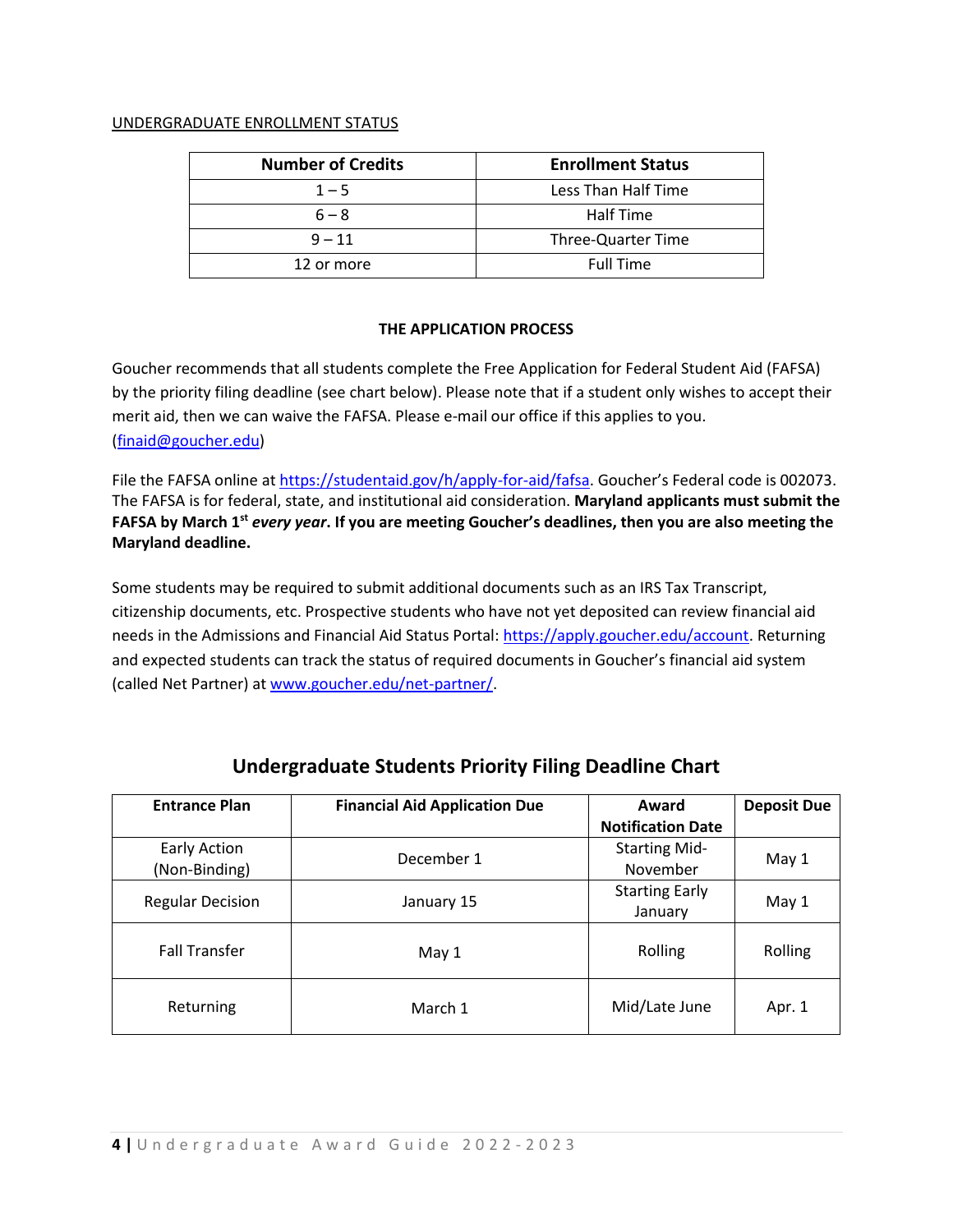## **Note on the Timing of Notifications for New/Prospective Students**

Depending on the specific timing of your Admissions application and completion of your FAFSA, you may receive your Admissions notification letter first, and then receive your full financial aid package from our office approximately 2 weeks after.

## **FINANCIAL AID PROGRAMS**

#### **NEED-BASED GRANTS AND SCHOLARSHIPS**

### **Please note that the availability of federal funds is based on appropriations from Congress and is subject to change.**

Grants and scholarships are available through federal, state, institutional, and private programs. Grants and scholarships typically do not have to be repaid.

#### FEDERAL PELL GRANT

The Federal Pell Grant is a need-based grant available from the federal government to undergraduate students with exceptional need. Students may be enrolled full or part-time. Eligibility for the Federal Pell Grant is determined by a strict federal formula and is awarded to students with lowest EFC. The amount of Federal Pell Grant funds you may receive over your lifetime is limited to be the equivalent of six years of Federal Pell Grant funding.

#### FEDERAL SUPPLEMENTAL EDUCATIONAL OPPORTUNITY GRANT (FSEOG)

The FSEOG is awarded to undergraduate students with exceptional financial need. Priority is given to Federal Pell Grant recipients who have met the priority filing deadline and have the lowest EFC. FSEOG is awarded up to \$1000 depending on campus-based fund availability and financial need.

#### FEDERAL TEACH GRANT PROGRAM

Current students, former teachers, or retirees enrolled in a Federal TEACH Grant eligible program may be eligible to receive the Federal TEACH Grant. Post-baccalaureate teacher credential programs are also eligible. Students must be completing, or intend to complete coursework necessary to begin a career in teaching. All applicants must complete initial counseling and sign an "Agreement to Serve or Repay" which specifies that you must teach in a high-need field within a low-income location after graduating. Failure to fulfill the "Agreement to Serve or Repay" will result in Federal TEACH Grant funds being converted to Unsubsidized Federal Direct loans. A grade point average of 3.25 or qualifying scores on a national standardized admissions test is required to receive the Federal TEACH Grant. The TEACH Grant is prorated for part-time enrollment.

#### GOUCHER GRANT

The Goucher Grant is a need-based grant awarded to undergraduate students with demonstrated financial need. Full-time enrollment is required to receive a Goucher Grant. The grant is limited to eight semesters.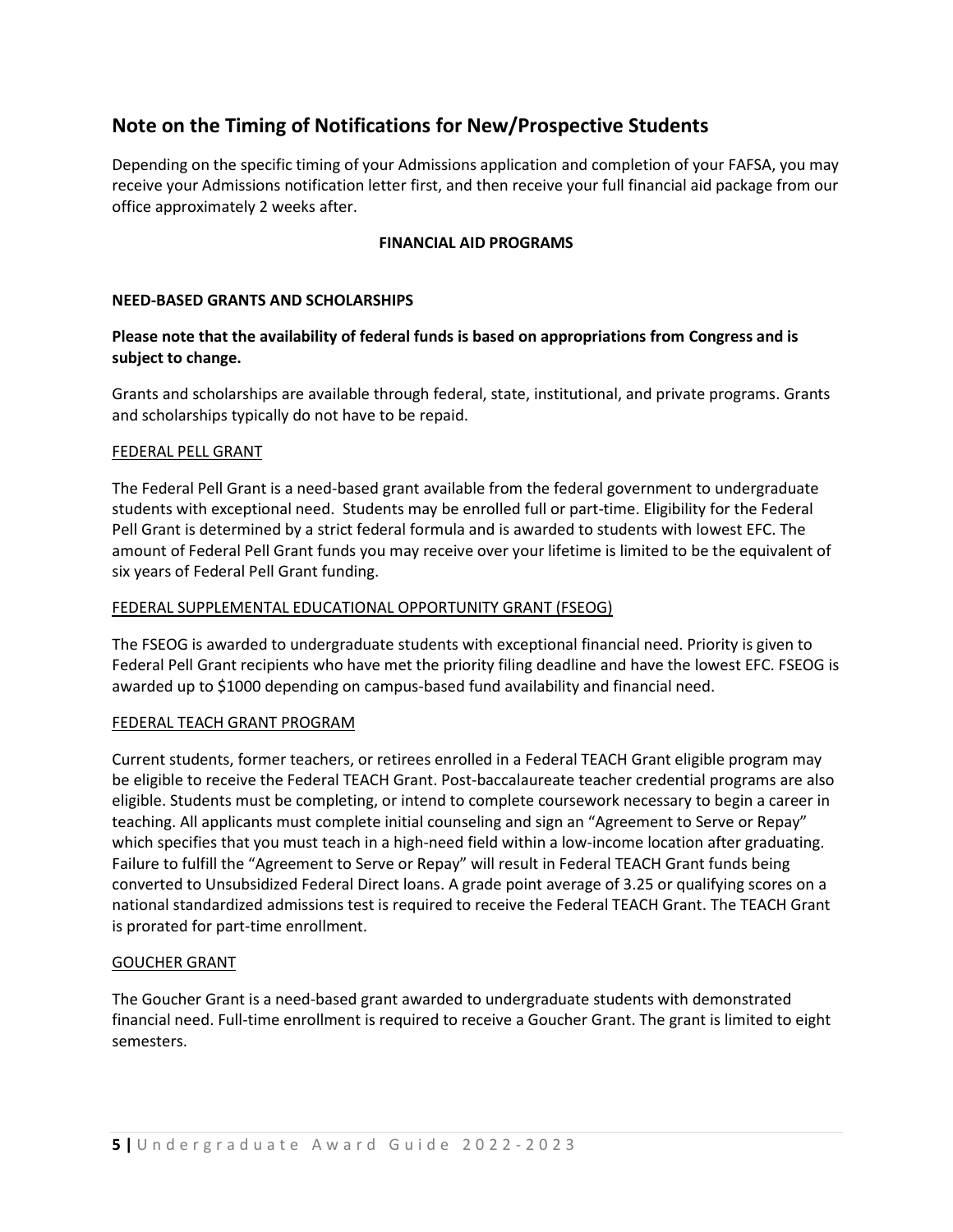## MARYLAND STATE SCHOLARSHIPS AND GRANTS

The Maryland Higher Education Commission (MHEC) offers and administers a variety of state scholarships and grants. To be considered for need-based Maryland aid, students must be Maryland residents and must submit the FAFSA by March 1. MHEC also awards merit-based scholarships. For more information, visit [www.mhec.state.md.us.](http://www.mhec.state.md.us/)

#### OTHER STATE SCHOLARSHIPS AND GRANTS

Some states provide state funding for residents who attend an out of state school. Students who are not Maryland residents should check with the higher education agency for their state of residence for eligibility requirements.

## **GOUCHER COLLEGE MERIT-BASED SCHOLARSHIPS**

All students admitted to Goucher, who submitted a high school transcript, are automatically considered for a merit scholarship. The selection process for these scholarships is competitive and is based on academic performance, with awards going to high-achieving students. Goucher students must maintain good academic standing as defined in the online academic catalog and the GPA mentioned in their admissions acceptance letter (if admitted prior to Fall 2018) to maintain a scholarship; scholarships are renewable and awarded for up to eight semesters.

Financial need is not a factor in determining eligibility for merit-based awards. However, merit-based awards are counted as a resource when need-based aid (including institutional grant) eligibility is determined. Students who *only* wish to be considered for merit-based scholarships do not need to complete the FAFSA. More information about Goucher College scholarships, including the merit-based scholarships that are usually determined during the admissions process, is available here: [https://www.goucher.edu/become/paying-for-goucher/scholarship-information/.](https://www.goucher.edu/become/paying-for-goucher/scholarship-information/)

#### **STUDENT LOAN PROGRAMS**

Loans are available to students and parents. Loans must be repaid.

## FEDERAL DIRECT LOAN PROGRAMS

Federal Direct Loans are made available to students through Goucher College regardless of financial need. Students must file the FAFSA and enroll as degree-seeking students with at least six credits per semester. Students who demonstrate financial need are eligible for a Subsidized Federal Direct Loan. Students who do not demonstrate need are eligible for an Unsubsidized Federal Direct Loan. First time borrowers are required to complete Entrance Loan Counseling and a Master Promissory Note. Both must be completed online at studentloans.gov. A loan fee (subject to change by Congress) is deducted from the loan prior to disbursement. Current information on loan fees may be found at [https://studentaid.ed.gov/sa/types/loans/interest-rates.](https://studentaid.ed.gov/sa/types/loans/interest-rates)

#### SUBSIDIZED FEDERAL DIRECT LOAN

Interest is paid by the federal government while the student is enrolled on at least a half-time basis and during deferment. Repayment begins six months after the student graduates, leaves school, or falls below half-time status (6 credits). The standard repayment period is 10 years. Visit <https://studentaid.ed.gov/sa/types/loans/interest-rates> for the current interest rates.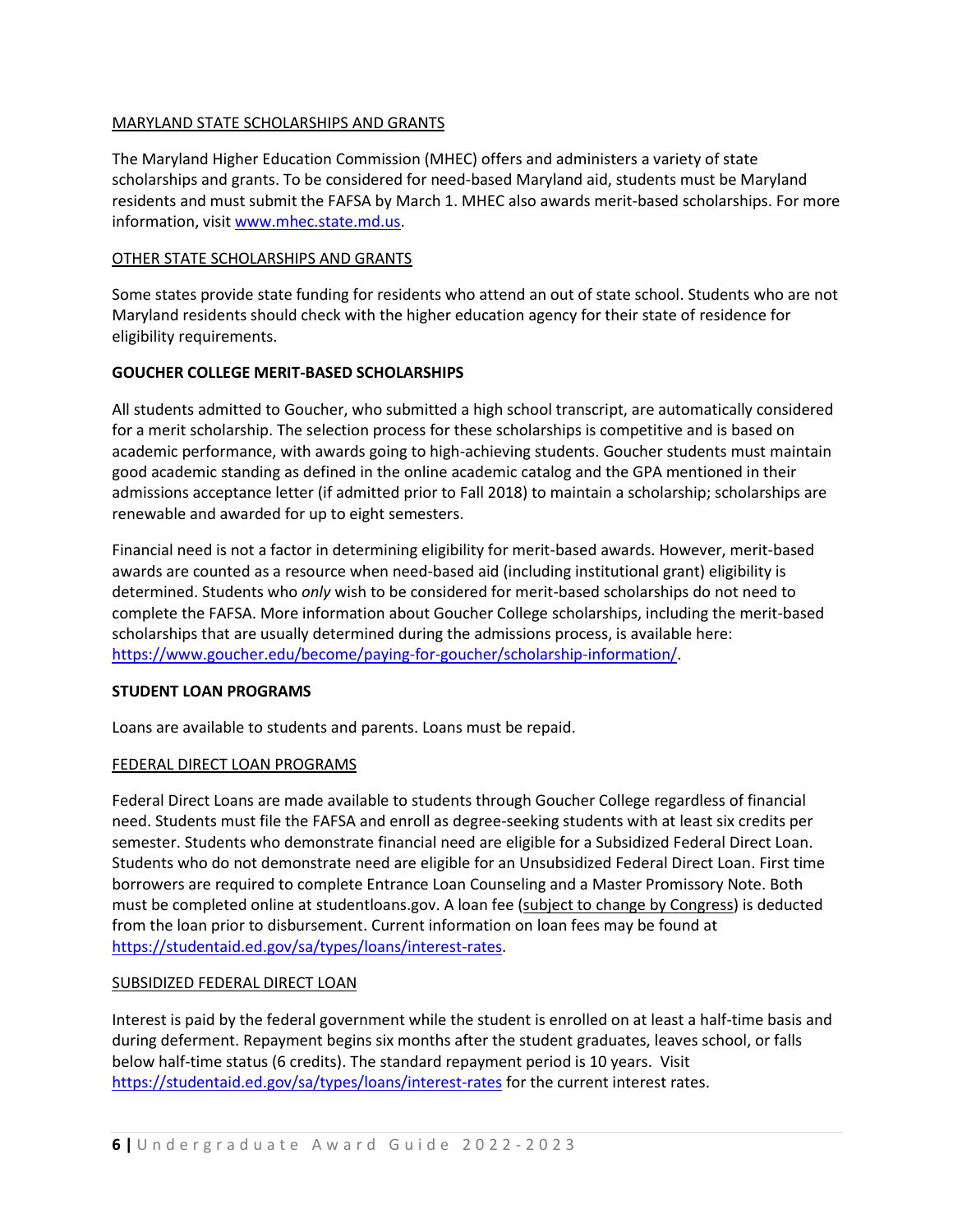Beginning with new Direct Loan borrowers on or after July 1, 2013, a student may only receive a subsidized loan for 150% of the published length of the academic program enrolled.

#### UNSUBSIDIZED FEDERAL DIRECT LOAN

The student is responsible for the interest from the date of disbursement. The interest payments can be deferred while the student is in school. Repayment begins 6 months after the student graduates, leaves school or falls below half-time status (6 credits). The standard repayment period is 10 years. Visit <https://studentaid.ed.gov/sa/types/loans/interest-rates> for the current interest rates.

#### ANNUAL BORROWING LIMITS FOR DEPENDENT STUDENTS

|                             | Subsidized and Unsubsidized |  |
|-----------------------------|-----------------------------|--|
|                             | Grade Level Maximum         |  |
| Freshman (0-26 credits)     | \$5,500                     |  |
| Sophomore (27-56 credits)   | \$6,500                     |  |
| Junior/Senior (57+ credits) | \$7,500                     |  |

An additional Unsubsidized Federal Direct loan is available to dependent students whose parent applies for a Federal Direct PLUS and is denied. For freshmen and sophomores the additional amount is \$4,000 per year; \$5,000 per year for juniors and seniors.

### ANNUAL BORROWING LIMITS FOR INDEPENDENT STUDENTS

| Grade Level   | Subsidized<br>Maximum | Subsidized and Unsubsidized<br><b>Combined Maximum</b> |
|---------------|-----------------------|--------------------------------------------------------|
| Freshman      | \$3,500               | \$9,500                                                |
| Sophomore     | \$4,500               | \$10,500                                               |
| Junior/Senior | \$5,500               | \$12,500                                               |

#### LIFETIME BORROWING LIMITS: MAXIMUM

|             | Subsidized and Unsubsidized<br><b>Combined Maximum</b> |  |
|-------------|--------------------------------------------------------|--|
| Dependent   | \$31,000                                               |  |
| Independent | \$57,500                                               |  |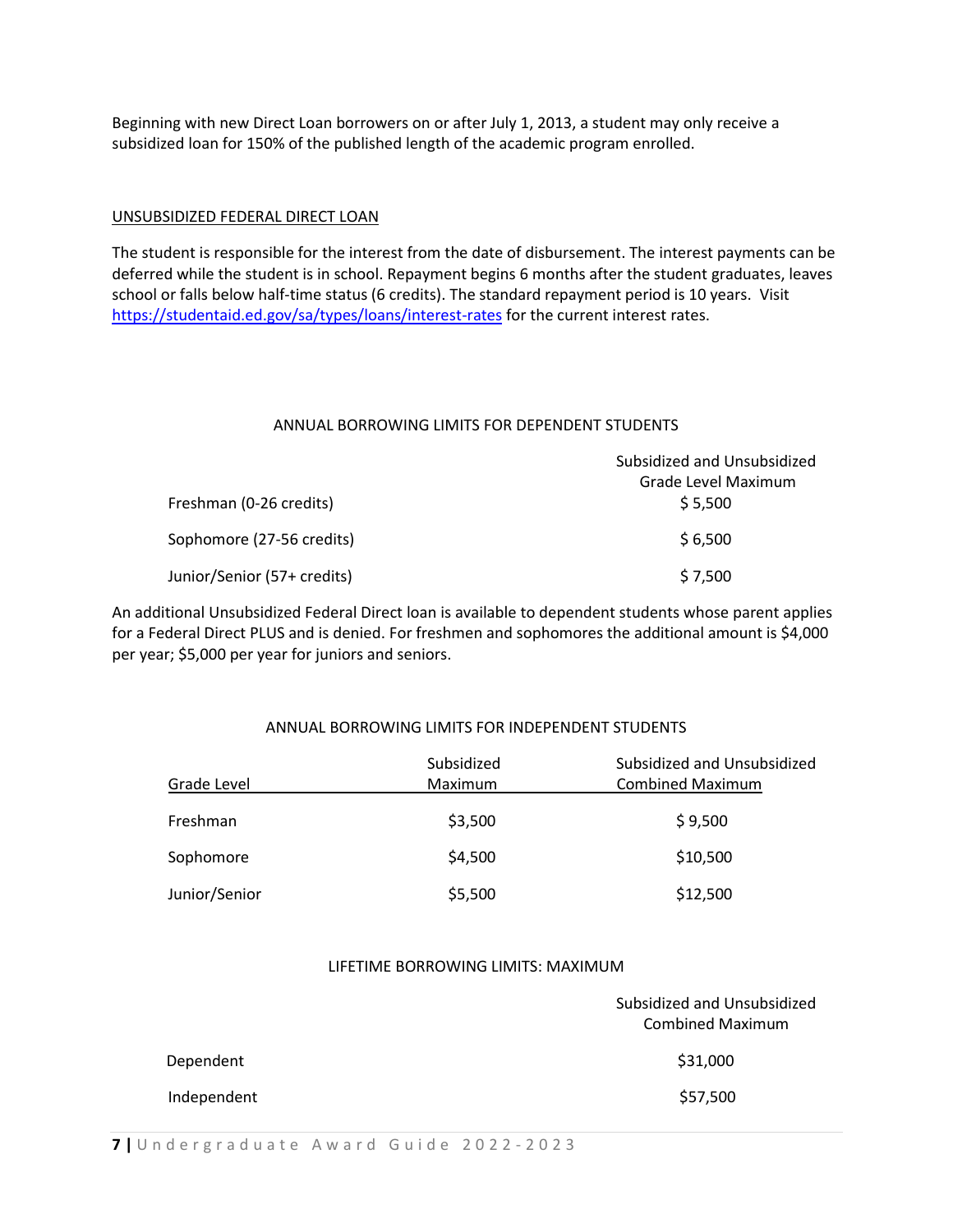#### *Tips on Borrowing*

Your award notification lists the maximum amount you are eligible to borrow. Borrow only what you need to cover your educational and living expenses for the academic year. If you choose to borrow less than the amount you are offered, you must notify the Student Financial Services, in writing, of the amount you wish to borrow.

Please remember to:

- Set a realistic budget and stick to it.
- Exhaust all alternatives before borrowing.
- Borrow what you need for the year, not the semester.
- Understand your rights and responsibilities as a loan borrower.
- Keep records of all correspondence with your loan servicer.
- Contact your loan servicer about your options if you cannot make a payment.

#### **STUDENT WORK OPPORTUNITIES**

#### FEDERAL WORK-STUDY (FWS)

FWS provides students with the opportunity to earn wages through on-campus and off-campus employment. An FWS award represents the maximum amount a student may earn during the academic year. The maximum FWS award is \$2,000. For consideration, students must meet the priority filing deadline. FWS award amounts are NOT deducted from the student's bill. Instead, students receive biweekly paychecks for hours worked. Earnings do not have to be repaid but they are considered taxable.

Hourly wages begin at minimum wage. Students typically work between 8 and 10 hours per week, and normally are limited to no more than 20 hours per week. There are some limits on the number and type of job students can work.

Jobs are not assigned to students and on-campus positions are limited, thus Goucher does not guarantee jobs on campus. Students are encouraged to attend the annual Student Job Fair held at the beginning of the fall semester to assist with finding employment opportunities. For additional information about on-campus jobs, visit the web page for the Career Education Office (CEO): [https://www.goucher.edu/career-education-office/.](https://www.goucher.edu/career-education-office/)

#### OTHER WORK OPPORTUNITIES

Students may work on campus regardless of their eligibility for Federal Work-Study. The Career Education Office (CEO) has a website that serves as the central source for all student employment opportunities available at [https://www.goucher.edu/career-education-office/.](https://www.goucher.edu/career-education-office/)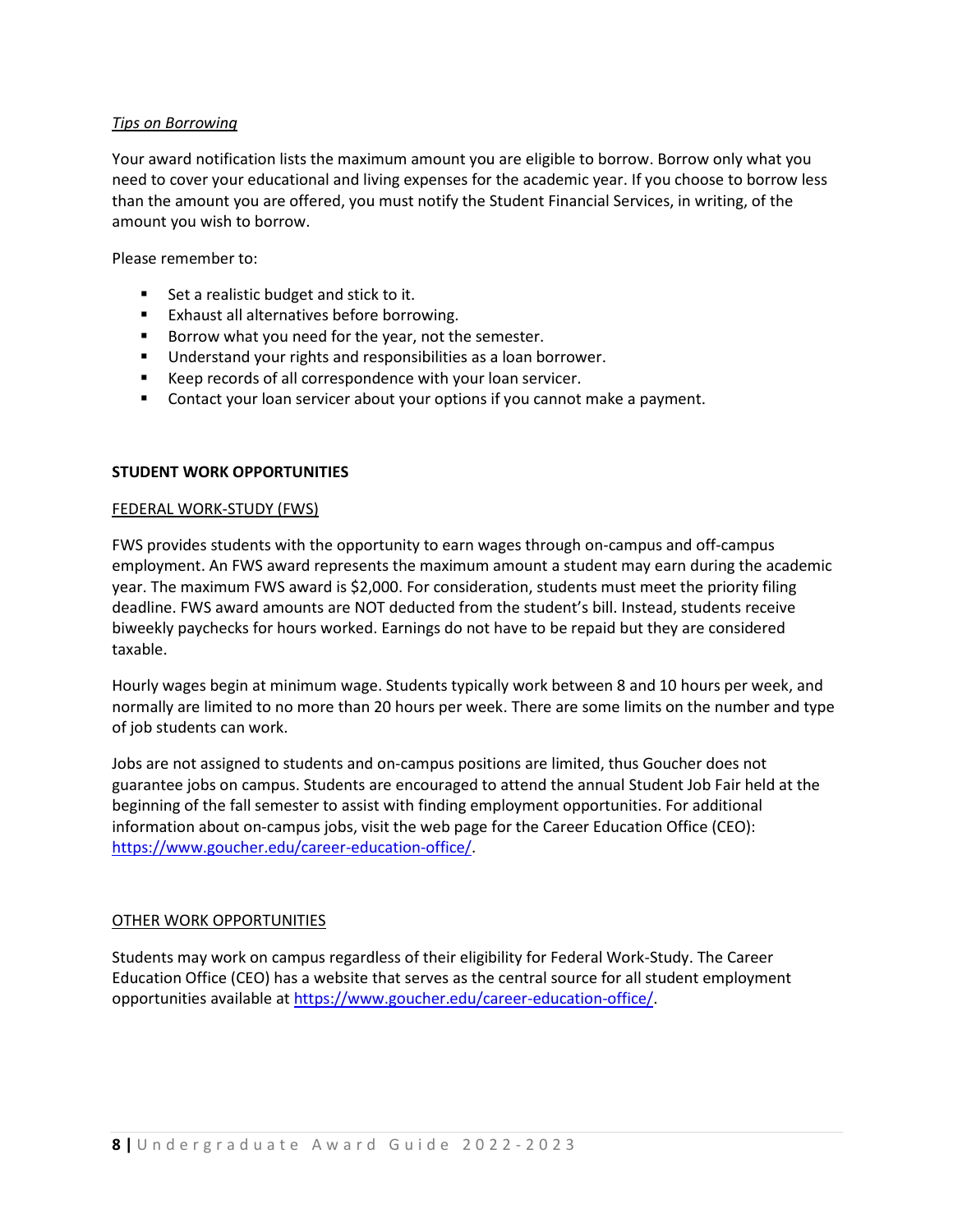### **OUTSIDE SCHOLARSHIPS**

Outside scholarships provide an additional source of funding for students. Students are encouraged to research and apply for outside sources of funding. Begin by contacting your high school, civic, professional or religious organizations to which you or a parent may belong. Goucher has an outside [scholarships web page](http://www.goucher.edu/financial-aid/types-of-financial-aid/outside-scholarships) with helpful suggestions on researching private outside scholarships, and which also includes a spreadsheet of scholarship opportunities.

Students should never pay a fee for a scholarship search. If in doubt about the integrity of an agency, check it out first with the Better Business Bureau. There are a variety of free scholarship search engines which provide reliable and accurate information, including but not limited to the College Board's Scholarship Search [\(https://bigfuture.collegeboard.org/scholarship-search\)](https://bigfuture.collegeboard.org/scholarship-search), Fast Web Scholarship Search [\(www.fastweb.com](http://www.fastweb.com/)), the U.S. Department of Education's Federal Student Aid on the Web [\(https://studentaid.gov/understand-aid/types/scholarships\)](https://studentaid.gov/understand-aid/types/scholarships).

Students must report all outside scholarships that you expect to receive to the Student Financial Services when you become aware of them. New students may report outside scholarships by e-mail to [finaid@goucher.edu.](mailto:finaid@goucher.edu) Expected or returning students should report outside scholarships using the online [form linked from our forms page.](http://www.goucher.edu/financial-aid/forms-and-resources/forms) Your financial aid award will be reviewed and may be adjusted according to institutional policies and federal regulations. You will be notified of any adjustments. Total financial aid, including outside scholarships, cannot exceed the COA.

Outside scholarships include (but are not limited to): tuition waivers/remission, other employer tuition benefits, merit-based state (non-Maryland) scholarships, and scholarships from private organizations. ROTC and Tuition Exchange are not considered outside scholarships. (Receipt of ROTC or Tuition Exchange will result in a direct reduction of the Goucher Grant.)

#### **AWARD NOTIFICATION**

#### FINANCIAL AID AWARD

Most newly-admitted students will receive their initial financial aid award letter at the time of admission or within 2 weeks of receiving their official admit letter from Admissions. If additional documents are required, they will need to be submitted in order to finalize the estimated aid.

Prospective students may be able to review financial aid information on the Admissions and Financial Aid Status portal[: https://apply.goucher.edu/account.](https://apply.goucher.edu/account)

Returning undergraduates who have submitted their FAFSA and all required documents by mid-May will receive an email notification that their financial aid award for the upcoming academic year is available to view on Net Partner. All students are notified via email when a revision to the financial aid award has occurred.

Initial awards are based on the assumption of full-time enrollment for the fall and spring semesters. In addition the housing status (as answered on the FAFSA) is used to determine the COA. The amount and type of aid offered is based on financial need and the availability of funds. Priority consideration for institutional funds and Federal Work-Study is given to students who file the FAFSA by the priority filing date.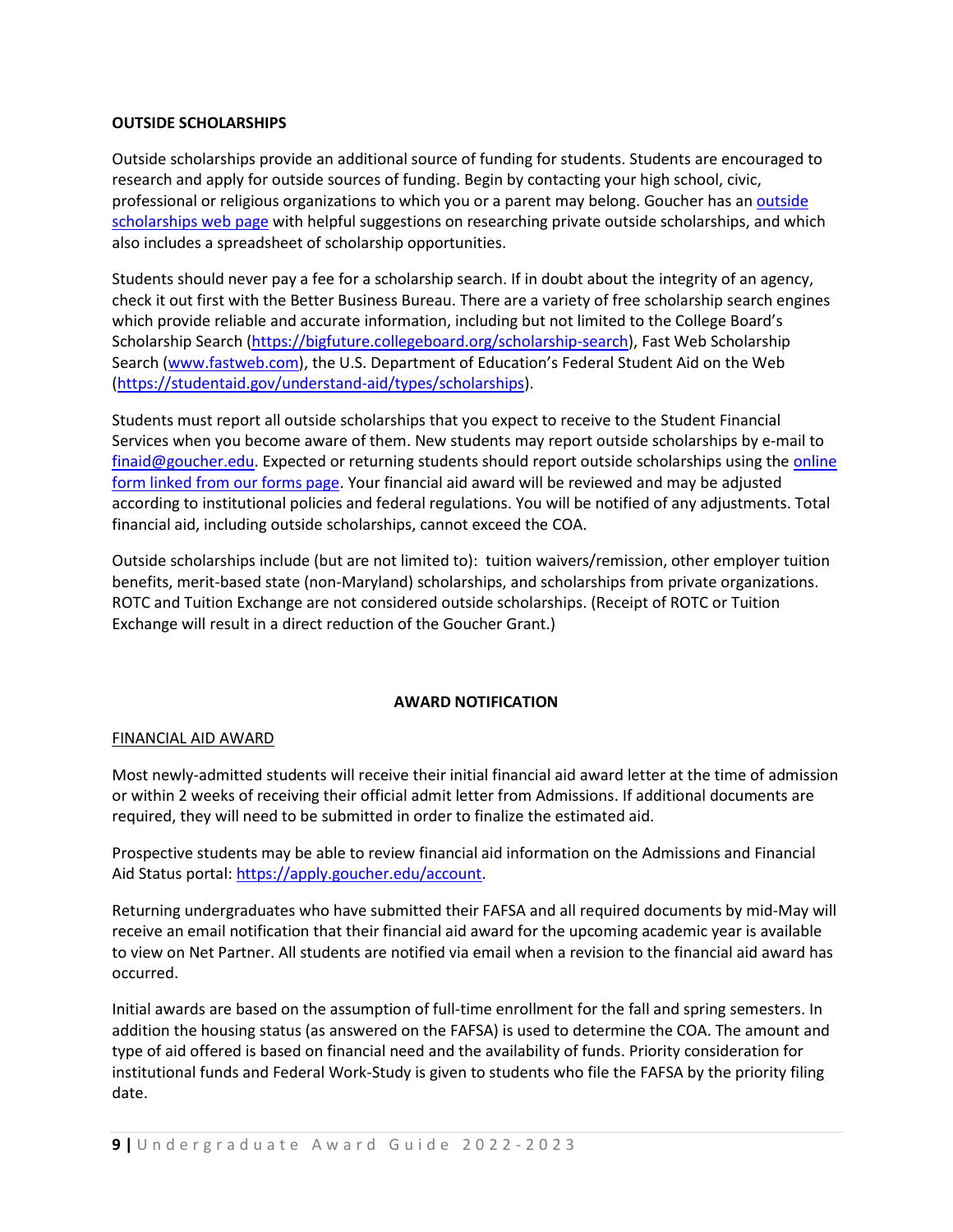#### NET PARTNER – GOUCHER'S ONLINE FINANCIAL AID PORTAL

Returning students and new students who have deposited and declared intent to enroll may track the status of their financial aid documents, review their financial aid award, view any messages associated with their award, and accept or decline financial aid online through Goucher's Net Partner website, [www.goucher.edu/net-partner/.](http://www.goucher.edu/net-partner/) All first-time users must create a password using the first-time users link. After a password has been created, users will be prompted to enter the assigned Goucher ID and password.

#### **ADDITIONAL FINANCIAL ASSISTANCE/FINANCING OPTIONS**

Even with our best efforts, families sometimes need additional financial support. To calculate your estimated payment, you may access the undergraduate cost calculator located at [www.goucher.edu/billing.](http://www.goucher.edu/billing)

#### FEDERAL DIRECT PLUS LOAN

Parents of dependent students enrolled at least half-time are eligible for Federal Direct PLUS Loans. Parent(s) may borrow the full COA minus any financial aid annually.

In order to comply with Social Security Administration data matches, the FAFSA must be completed to process a Federal Direct PLUS Loan application. Parents must also apply online every year by logging in at studentloans.gov. Please se[e our tip sheet located on the financial aid forms page.](http://www.goucher.edu/financial-aid/financial-aid-forms)

The Federal Direct PLUS Loan fixed interest rates (subject to change by Congress) have varied between 5.3% and 7.9% in recent years. Current information on interest rates may be found at [https://studentaid.ed.gov/sa/types/loans/interest-rates.](https://studentaid.ed.gov/sa/types/loans/interest-rates) Eligibility is determined by credit history. The credit check is valid for only 180 days; therefore we recommend waiting until June to apply if you wish to borrow for the academic year beginning with the fall term. We also recommend applying for the full academic year rather than by semester. Loan funds are disbursed directly to the student account. A loan origination fee (subject to change by Congress) is deducted from the loan prior to disbursement. Current information on loan fees may be found at [https://studentaid.ed.gov/sa/types/loans/interest-rates.](https://studentaid.ed.gov/sa/types/loans/interest-rates)

The borrower is responsible for the interest that begins accruing 10 days after the date of the first disbursement. Repayment of principal begins no later than 60 days after the loan is fully disbursed unless the parent borrower has requested a deferral. Deferrals may be requested during the period the student on whose behalf the loan was borrowed is enrolled at least half-time. Deferrals may also be requested during the six month period beginning on the day after the student is no longer enrolled at least half-time. If a parent is denied a Federal Direct PLUS loan due to an adverse credit history, the parent may appeal the denial with the Federal Direct Loan Origination Center or reapply with a creditworthy endorser. Additional information may be found at [http://studentaid.ed.gov/types/loans/plus.](http://studentaid.ed.gov/types/loans/plus)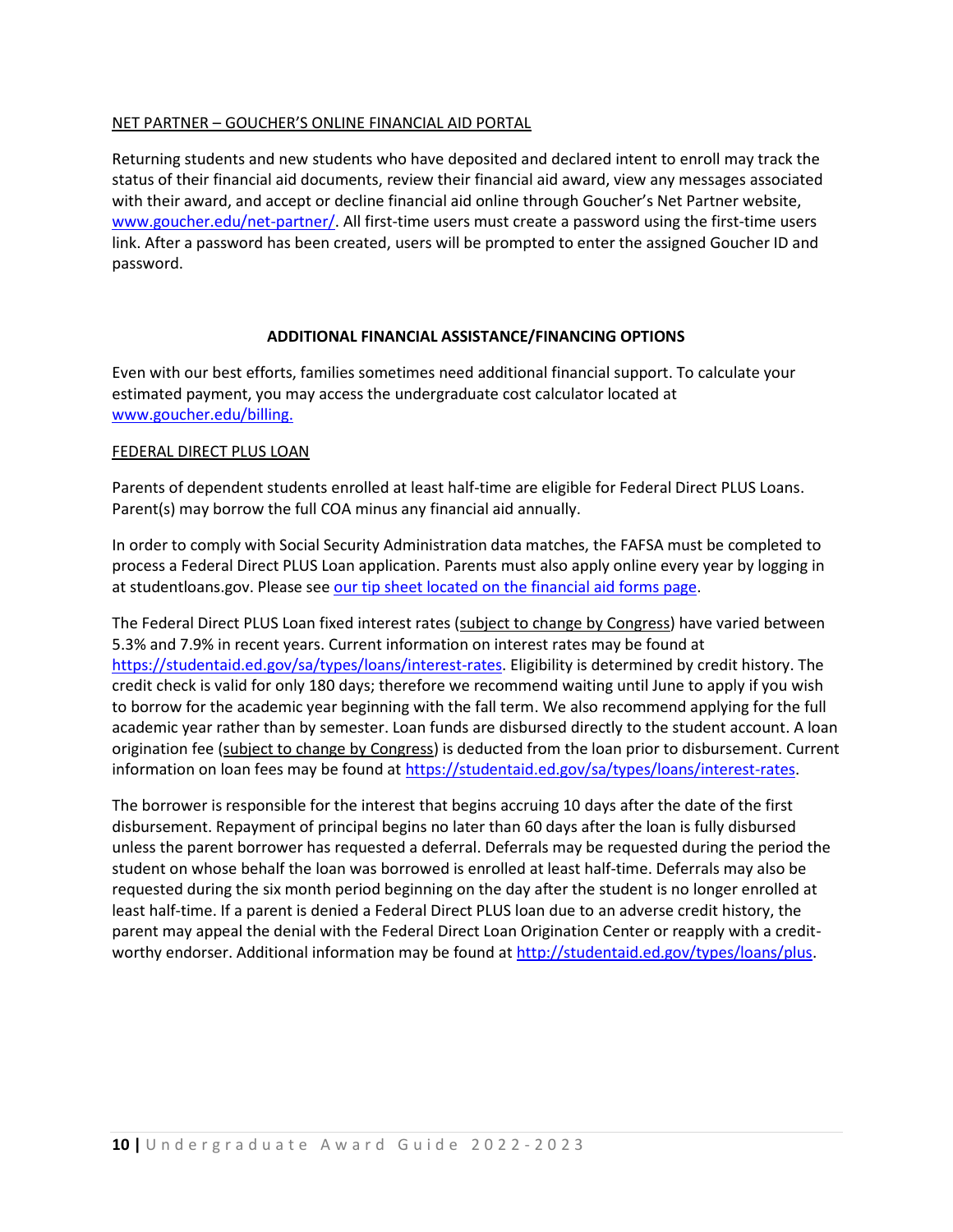#### PRIVATE EDUCATIONAL LOANS

Students may borrow funds up to the COA minus financial aid (including outside resources) through a private educational loan. Private educational loans, offered by banks, savings and loans, and credit unions, are not federally guaranteed. They are typically the most expensive borrowing option and therefore, should only be considered after eligibility for all federal student and PLUS Loan options have been determined. Most students will need a credit-worthy co-signer to obtain a private educational loan. All private educational loans are divided into equal disbursements for each semester.

The interest rate, terms, and repayment options of these private educational loans vary according to the lender. For this reason, students are encouraged to thoroughly research private educational loans and clearly understand the terms of the loan prior to borrowing. Additional information may be found at [http://www.goucher.edu/financial-aid/loans.](http://www.goucher.edu/financial-aid/loans)

Many states have their own private educational loan programs. We recommend that students and parents check with their state higher education agencies about the availability of loans in these states.

#### MONTHLY PAYMENT PLAN

Tuition payment plans are available. For more information, visit the billing office's web page: [https://www.goucher.edu/billing/payment-options.](https://www.goucher.edu/billing/payment-options) For questions about payment plan options, you may contact the billing office directly: [billing@goucher.edu,](mailto:billing@goucher.edu) 410-337-6022.

#### **RECEIVING YOUR AID**

#### GRANTS, SCHOLARSHIPS, AND LOANS

Grants, scholarships and loan funds disburse directly to your student account after the drop deadline for each semester if you have accepted the awards on Net Partner, are enrolled in the required number of credits and all required forms have been received and processed. Financial aid awards are revised after the end of the drop period for students who are no longer enrolled full-time. Outside scholarships and resources will be applied to the student account upon receipt of the check or electronic funds transfer (EFT) to Goucher.

#### FEDERAL WORK-STUDY (FWS) AWARDS

FWS does not disburse to your student account. Students are paid biweekly for the hours worked.

#### STATEMENT OF ACCOUNT

The Billing Office provides online access only to students' billing statements, as paper statements are not issued. Students and their authorized billing parties will be emailed each month that their current billing statement is available online, unless there is a zero balance. Parent(s) and other billing parties will be emailed notification when a new billing statement is available for viewing if their student has granted them access to their E-billing. Students can grant access through their myGoucher account. For more information on E-Billing, granting access, and online payments visit the Billing website at [http://www.goucher.edu/billing/e-billing-and-online-payments.](http://www.goucher.edu/billing/e-billing-and-online-payments)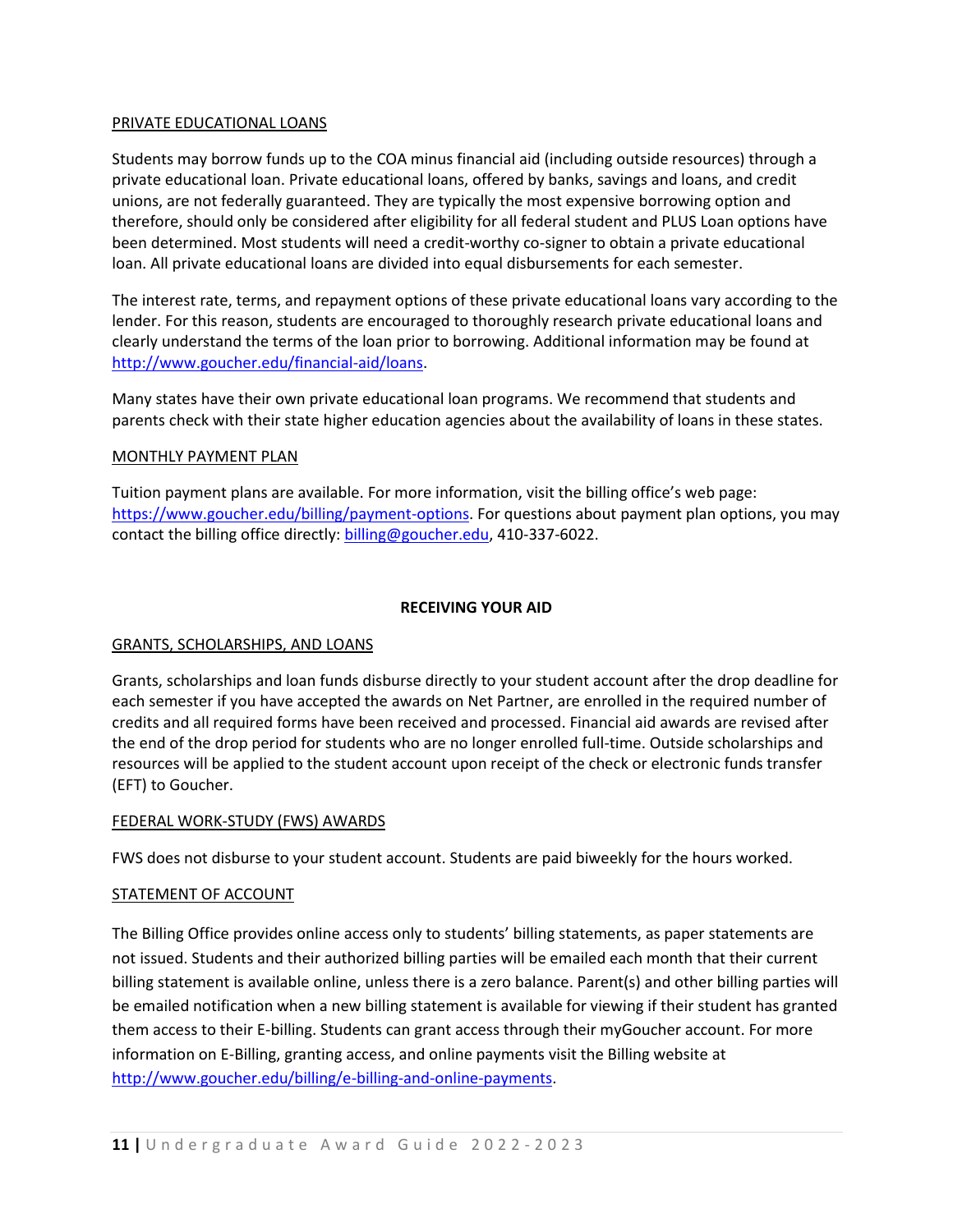The first statement of account for each semester will display financial aid applied to your student account as *anticipated aid*. Anticipated aid is replaced with actual financial aid at the beginning of each semester if the awarded aid has been accepted on Net Partner and all required financial aid documents have been received and processed. Private scholarships, tuition benefits, and other aid from outside sources, are applied to the student account upon receipt of a check or electronic funds transfers (EFT). Fall semester statements are available in early July with a payment due date of early August (see statement for specific dates). Spring semester statements are available in early December with a payment due date of early January (see statement for specific dates). Detailed billing information is available on the billing website. Specific billing questions should be emailed to [billing@goucher.edu.](mailto:billing@goucher.edu)

#### REMAINING CHARGES AND FINANCIAL AID REFUNDS

Any remaining charges after all financial aid is applied must be paid by the billing statement due date. The Billing Office can send a refund to students or parents (if credit is the result of a PLUS disbursement) after the add/drop period when the account has a credit balance and upon completion of a refund request form, available at [www.goucher.edu/billing.](http://www.goucher.edu/billing) Refunds may also be applied to the Goucher One Card.

#### **RETAINING YOUR FINANCIAL AID AWARDS**

#### MAINTAINING REQUIRED ENROLLMENT

To retain each type of award, you must maintain enrollment for the required number of credits with regular or pass/fail grading options through the end of the add/drop period. Dropped, audited, waitlisted, and retroactively dropped courses cannot be counted toward required enrollment.

**Only credits that are required for your degree will be eligible for financial aid.** If you are taking optional courses for personal enrichment, then they are not counted in your enrollment status for determining financial aid eligibility. This is a federal regulation, and not a Goucher policy.

To be eligible for the FSEOG, FWS, Goucher Grant, Goucher Endowed Scholarships, Sellinger Grant, MD Rawlings Educational Assistance Grant, MD Rawlings Guaranteed Access Grant, MD Senatorial Scholarship\*, and MD Delegate Scholarship\* you must be enrolled full-time (12 credits). The minimum enrollment required for the MD Part-Time Grant, Federal Direct Loans, Federal Perkins Loan, and Federal Direct PLUS Loan is 6 credits.

\* The Maryland Senatorial and Delegate Scholarships may be received for part-time enrollment (6-11 credits) with special permission from the Maryland Higher Education Commission (MHEC).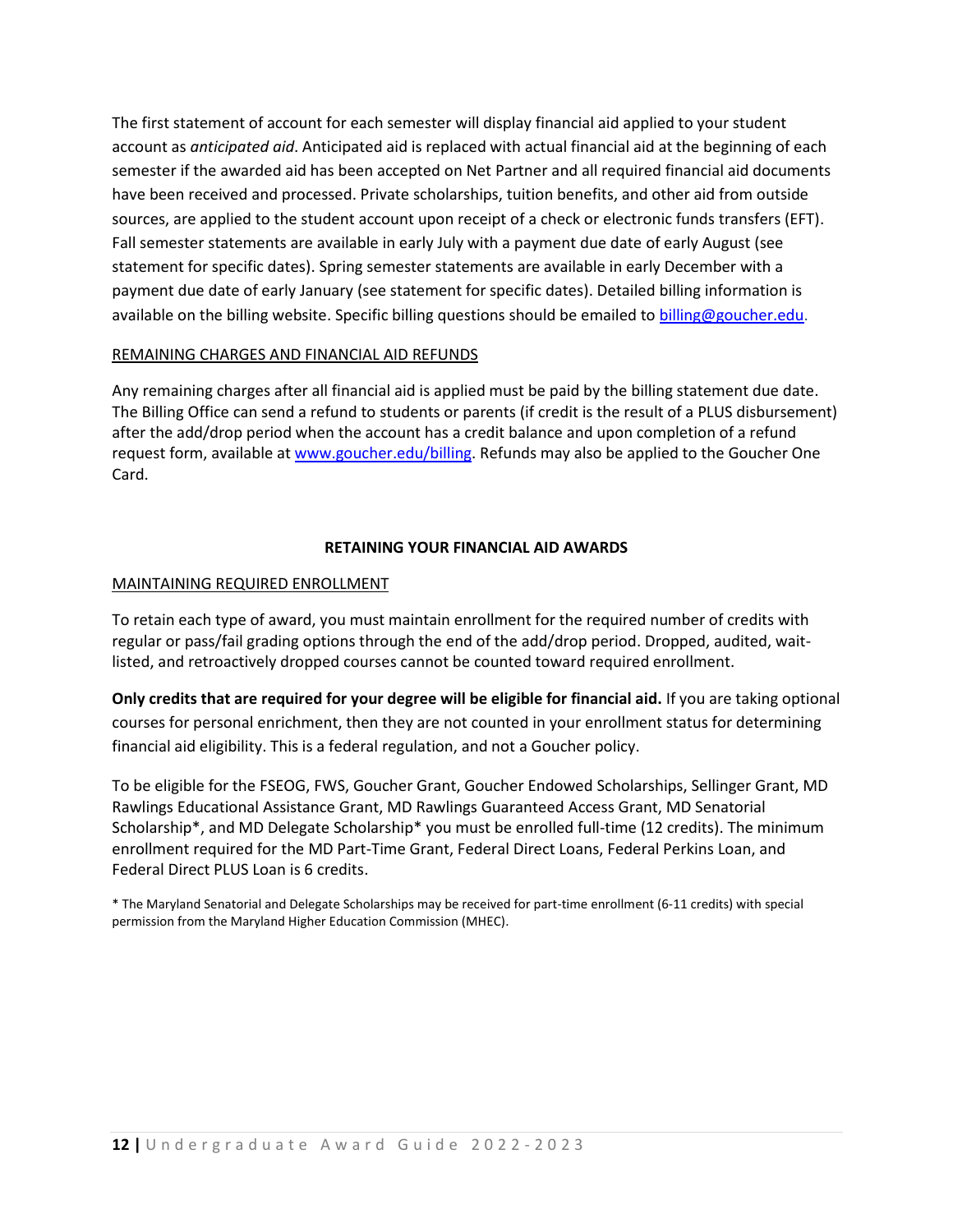The following awards are prorated for part-time enrollment:

| Award                      | <b>Required Enrollment</b><br>(credits) | <b>Percentage of Award</b> |
|----------------------------|-----------------------------------------|----------------------------|
|                            | $12+$                                   | 100%                       |
| <b>Federal Pell Grant</b>  | $9 - 11$                                | 75%                        |
| <b>Federal TEACH Grant</b> | $6 - 8$                                 | 50%                        |
|                            | 1-5                                     | 25%                        |

#### SECOND SEVEN WEEKS CLASSES

If full-time enrollment is dependent on courses registered in the second seven weeks, loan funds will not be disbursed until after the start of that session. If for any reason courses in the second seven weeks are dropped, aid for the entire semester may be adjusted. In some cases, a drop or enrollment change during second seven week courses may end up as [a Return of Title IV Funds calculation.](https://www.goucher.edu/financial-aid/policies/return-of-federal-title-iv-funds)

## WITHDRAWING, DROPPING, CANCELING, OR AUDITING CLASSES

It is extremely important that you speak with the Student Financial Services before reducing your enrollment or changing your course-grading options to audit. Your awards will be canceled or reduced if you fail to maintain the required enrollment. Courses that are audited, canceled, dropped, or retroactively dropped do not count toward required enrollment levels.

#### RETURN OF TITLE IV FUNDS

When a student withdraws, drops out, is dismissed or suspended, or takes a leave of absence before completing over 60% of the semester, Goucher must determine the withdrawal date and the amount the Federal Title IV aid the student earned, which includes the amounts that were or could have been disbursed. Federal work study is not included in the amount of Federal Title IV aid earned. The institution is responsible for returning unearned funds to Federal Title IV programs. Note that the student may owe a debit balance to the institution when Title IV funds are returned. The complete Return to Title IV policy is available on the web at [https://www.goucher.edu/financial](https://www.goucher.edu/financial-aid/policies/return-of-federal-title-iv-funds)[aid/policies/return-of-federal-title-iv-funds.](https://www.goucher.edu/financial-aid/policies/return-of-federal-title-iv-funds)

## SATISFACTORY ACADEMIC PROGRESS (SAP)

Students must maintain SAP in order to be eligible for student financial aid. The SAP policy defines minimum standards for grade point average, ratio of completed credits to attempted credits, and maximum time frame for completing a degree. SAP is reviewed at the end of each semester. Students who are not meeting SAP standards are notified in writing. The complete SAP policy is published in the *Academic Catalogue* or online a[t http://www.goucher.edu/financial-aid/satisfactory-academic-progress](http://www.goucher.edu/financial-aid/satisfactory-academic-progress-policy)[policy.](http://www.goucher.edu/financial-aid/satisfactory-academic-progress-policy)

## ANNUAL REAPPLICATION REQUIREMENT

Students must reapply for federal, state, and institutional need-based financial aid annually by completing the FAFSA. The priority filing date for returning undergraduate students is March  $1<sup>st</sup>$ .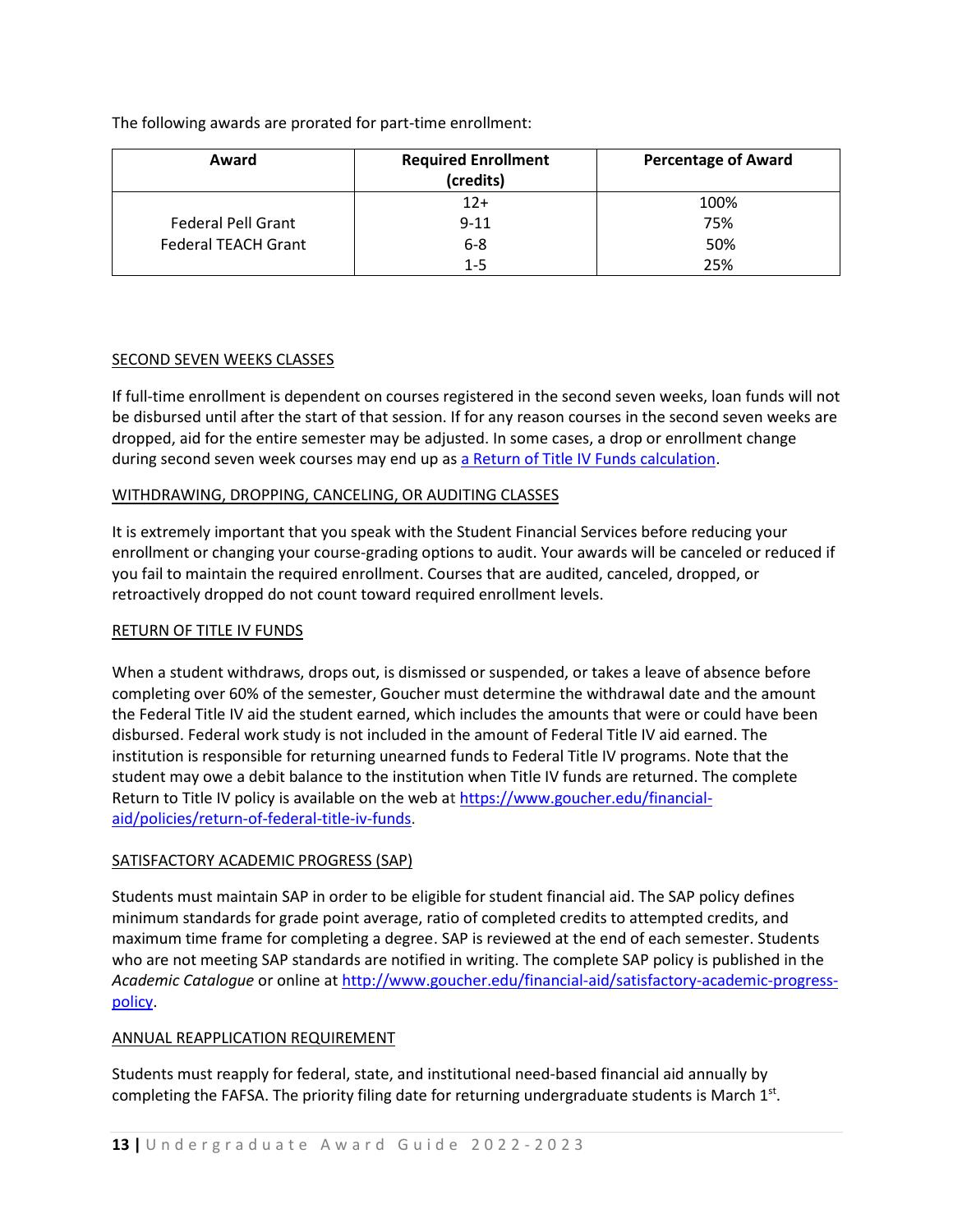#### ALL AWARDS ARE SUBJECT TO CHANGE

All need-based financial aid awards are subject to change. The most common reasons for aid adjustments are enrollment changes and overawards due to receipt of aid from outside sources. Awards may also be adjusted based on verification, receipt of additional financial information, and failure to complete additional requirements, maintain degree-seeking status, make satisfactory academic progress, or comply with other federal or institutional aid regulations. Merit-based scholarships may be reduced or canceled for failure to maintain good academic standing or (if applicable) the required GPA.

#### **SPECIAL ENROLLMENT OPTIONS**

#### ONE-SEMESTER ATTENDANCE

Eligibility for aid must be re-evaluated if you will attend Goucher for only one semester of an academic year due to graduation, LOA or other reasons. Please notify us as soon as possible so the office can promptly make any required adjustments to your financial aid award.

#### PERMISSION TO ENROLL AT ANOTHER INSTITUTION

It may be possible to take courses at another institution while receiving financial aid from Goucher. In order to qualify, you must have approval from your academic adviser. To apply, complete a Consortium Agreement, available from the Student Financial Services. The Consortium Agreement must be signed by the host school and Goucher's Registrar before it can be submitted to the Student Financial Services. If your request is approved, we will disburse limited aid to your account and you will be responsible for paying the tuition at the other school.